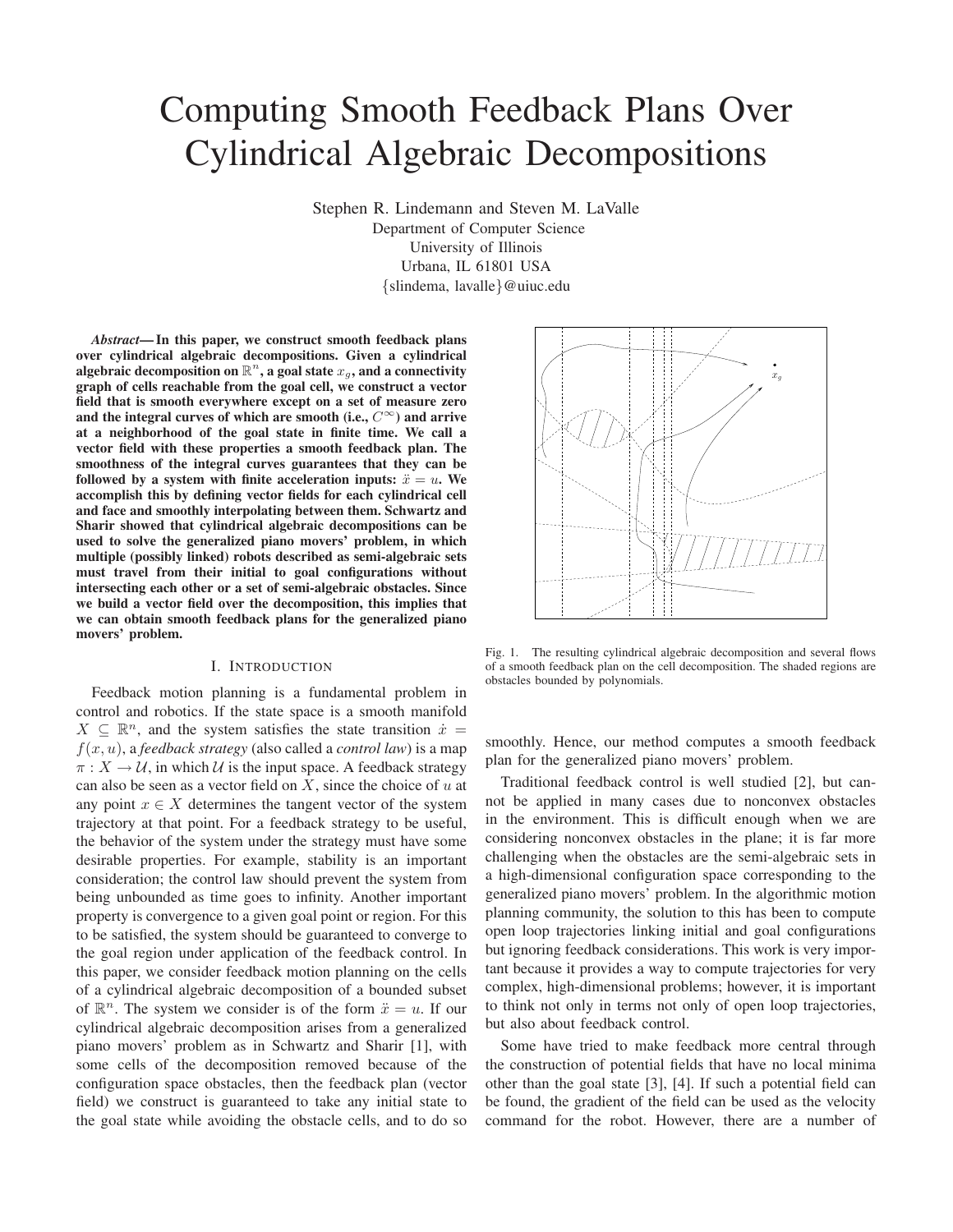difficulties associated with computing such potential fields. We will bypass these difficulties by directly constructing a vector field with the desired properties, rather than constructing a real valued function and using the gradient as the vector field. In our case, we take a cylindrical algebraic decomposition of the configuration space (which is known to be able to solve the generalized piano movers' problem [1]) and construct vector fields for each of the cells in the decomposition. We do this by inductively defining vector fields on cells of dimension one and then iteratively lifting them into more dimensions, in the same way as the decomposition itself is constructed. Different locally defined vector fields are smoothly combined using bump functions. The result is a globally defined vector field the integral curves of which are smooth and converge to a goal state. An illustration of a vector field produced by our algorithm is given in Figure 1. Our vector fields can be used directly for kinematic systems, or they can be used to develop dynamic control policies. For example, if the computed vector field is  $V(x)$ , a control policy

$$
u = K(V(x) - \dot{x}) + \dot{V}(x)
$$

for some feedback gain  $K$  can be used [5]. Under certain conditions, it can be shown that the system will converge to the integral curves of the constructed vector field [5], [6].

In the following section, we will review related work, focusing on how the feedback motion problem has been addressed within the robotics community and describing in detail the method of upon which ours is based. We will then briefly describe cylindrical algebraic decomposition, and our algorithm in detail. We will demonstrate that the integral curves of our vector field converge to the goal state.

## II. FEEDBACK MOTION PLANNING

## *A. Background*

The problem of finding a global motion plan in complex environments is difficult. Motion planning problems in robotics typically involve non-convex constraints resulting from obstacles in the environment. This presents a significant problem for traditional feedback control methods. One solution might be to use state space sampling along with dynamic programming to achieve not only feedback, but approximately optimal trajectories [7]–[9]. This may be feasible for lowdimensional spaces, but both the time- and space-complexity is exponential in the dimension of the state space, assuming that the sampling resolution remains fixed. The difficulty of feedback control for these problems motivates the development of open loop motion planning algorithms, which can at least find feasible paths through obstacle-cluttered environments. Such algorithms have been extensively studied [10], [11]. Many motion planning algorithms have been developed for kinematic systems; several, such as RRTs [12] and PDST-EXPLORE [13] are specifically designed for systems with dynamics. Kinematic motion planning algorithms find paths which need post-processing (e.g., time-scaling [14], [15], steering [16], [17], or other transformations [18], [19]) to be transformed into trajectories for dynamical systems. In contrast, RRTs and

similar planners find such trajectories directly. In either case, an open loop trajectory for the system is found. This trajectory can then be tracked using feedback.

This approach has several disadvantages, however. First, paths generated by motion planning algorithms often appear to be of poor quality, having unnecessary turns and bends in them. This may result in them being difficult to follow for a dynamical system. Second, this approach does not produce a global feedback plan, but only a local feedback plan in a neighborhood of the nominal trajectory. It would be better to solve the feedback problem once for the entire space.

Another approach, made plausible through tremendous advances in computational power, is to use motion planning algorithms themselves as the feedback mechanism. In such a model, any time the system deviated from the prescribed trajectory, the trajectory would be re-planned (probably from scratch) based on the new state of the system. This approach is extremely problematic as well. First, it has a very high computational cost, and may not be suitable for real-time applications. Second, this approach is not even guaranteed to bring the system to the goal state, although in practice it might be expected to.

These approaches, which add feedback almost as an afterthought to open loop trajectories, have significant problems, as we have seen. Consequently, there have been some attempts within the robotics community to incorporate feedback more directly. For example, the sampling-based neighborhood graph (SNG) covers the free space with balls, each of which is equipped with a local navigation function which is guaranteed to convey the robot into a ball nearer to the goal state. Other approaches to feedback motion planning in the presence of obstacles are often based on potential fields. Khatib [3] developed a method which utilized a potential field over the operational space to guide a manipulator or mobile robot to the goal. His approach suffers from local minima, however, as do many potential field methods. Waydo and Murray give a stream function method for navigation in two-dimensional environments [20]. A highly influential potential field method is that of Rimon and Koditschek [4], who show how to develop *navigation functions* (potential functions with a unique minimum at the goal and meeting certain other criteria) using potential functions in a generalized sphere world. Rimon and Koditschek have presented the most general feedback planning technique up to now; their method applies to any problem whose configuration space is topologically equivalent to a generalized sphere world. Our method is more general in that it applies to any configuration space with a well-defined cylindrical algebraic decomposition.

Finally, work by Conner *et al.* [6] computes feedback plans over cell decompositions, as does our work [21], [22]. Conner *et al.* consider an cell complex environment in d-dimensional Euclidean space. They then impose a potential field over each individual cell, taking as the field the pullback of a potential function on a disk, which has a closed form solution. They require that the gradients of the potential fields be perpendicular to the cell boundaries, so that adjoining potential fields can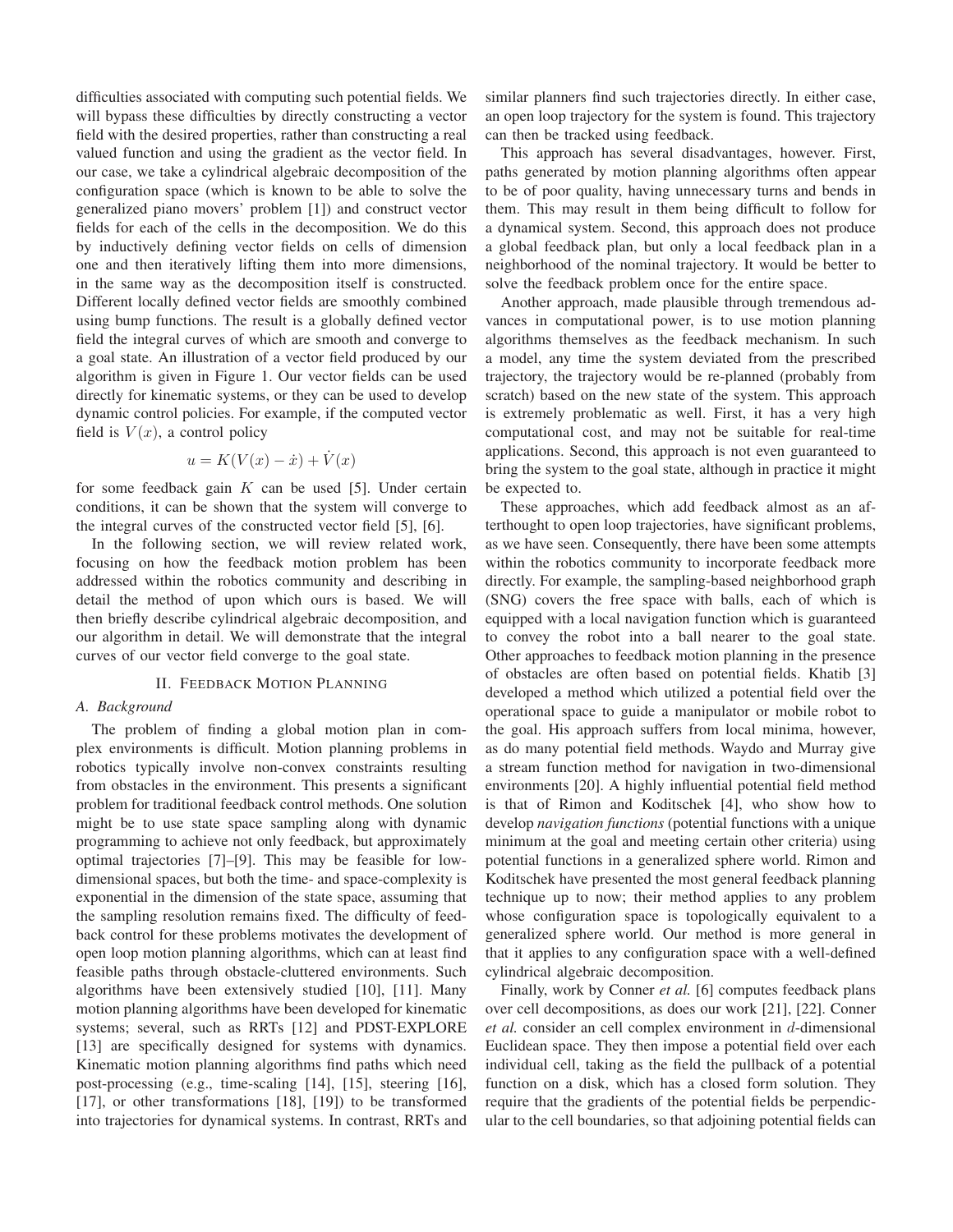be easily pieced together. Putting the individual "component control policies" together guarantees that the global control policy brings the robot to the goal. In addition to specifying a control policy for kinematic systems, they develop control policies for systems with dynamical constraints. Similarly, Lindemann and LaValle take a cell complex environment and define vector fields over the individual cells, which can also be see as component control policies. Since this work is the primary inspiration for the current work, we describe it in detail below. Both [6] and [21] can be seen in the context of the sequential composition of funnels approach [23], in which a collection of controllers is developed, each of which converges to a goal set which is either the actual goal state or in the domain of another controller. Following a sequence of these controllers will cause the system to arrive at the goal state. This idea was further developed in [5], [24].

#### *B. Smooth Feedback Plans on Convex Polytopes*

This work is based on our earlier work on constructing feedback plans on convex polytopes [21]. It will be useful to describe this work in some detail. The problem considered is that of smooth feedback motion planning for a point robot whose environment is a d-dimensional cell complex, each cell being a bounded d-dimensional convex polytope. Such a cell complex might be generated from a convex decomposition of a d-dimensional polygonal environment. There is a goal state  $x_q$ , and consequently a goal cell  $C_q$  containing  $x_q$ . The connectivity of the convex cells is used to construct a graph (actually, the graph is the dual of the cell complex) and a graph search algorithm such as Dijkstra's algorithm or breadth first search is used to determine a path from each cell to  $C_q$ . Then, each cell other than  $C_g$  has a "successor" cell which is the next cell on the path to the goal cell.

Once the cell graph has been computed, we construct a vector field on each cell which has the following properties:

- 1) The vector field is smooth except for a set of measure zero and all integral curves of the vector field are smooth.
- 2) All integral curves leave the cell via the exit face, entering the designated successor of that cell.
- 3) Smoothness of the integral curves is preserved when cell boundaries are crossed.

These properties guarantee that the vector field can be used for smooth feedback motion planning for the system  $\ddot{x} = u$ .

An important element of the method is the use of the fact that smooth feedback plans can be constructed using two types of simple vector fields, one per d-dimensional cell and one per  $(d - 1)$ -dimensional face, blended together using bump functions. Since bump functions smoothly interpolate between two functions (more generally, partitions of unity are capable of smoothly blending arbitrarily many functions together), the system can transition from following one component vector field to another without any loss of smoothness. Bump functions are defined as follows:

**Definition 1** *Let* X *be a smooth manifold, and let* K *be a*



Fig. 2. A bump function: if  $\lambda(s) = (1/s)e^{-1/s}$ , then  $b(s) = 0$  for  $s \le 0$ ,  $b(s) = 1$  for  $s \leq 1$ , and  $b(s) = \frac{\lambda(s)}{\lambda(s) + \lambda(1-s)}$  for  $0 < s < 1$ .

*closed set and* U *an open set,*  $K \subset U \subseteq X$ . A bump function *over* U is a smooth, real valued function  $\rho: X \to [0, 1]$  such *that:*

- 1) ρ *has support contained in* U*.*
- 2)  $\rho(x) = 1$  *for every*  $x \in K$ .

Bump functions are in general difficult to find, even though their existance is guaranteed. However, it is simple to construct a bump function on the real line; an illustration of this bump function is given in Figure 2. The bump function has the important property that all derivatives equal zero at the endpoints of the unit interval.

In order for the approach to work, one more piece must be put in place. Within each cell, the vector fields must be blended in such a way so that on each face, the resulting vector field is identically equal to the face vector field. In the interior of each cell, all face vector fields must be smoothly interpolated between. We use the cell vector field (also called the *attractor* vector field) as an intermediary between the different face vector fields, interpolating between them. This is done using the interior generalized Voronoi diagram (GVD) of the cell. The GVD partitions the cell into regions corresponding to each face; in each region, bump functions are used to blend between the face vector field and the attractor vector field. On the GVD itself, the vector field is identically equal to the attractor vector field, guaranteeing that all face vector fields are smoothly blended together in the interior of the cell. In order to use the bump function to blend between the face vector field and the attractor vector field, the parameter of the bump function must be constructed in such a way that it will be equal to one on any of the faces of the GVD and zero on the face of the cell. We use a product of analytic switches to do this. Formally, for any point  $p$  it is defined as

$$
s(p) = 1 - \prod_{j \neq i} \frac{d(p, f_j) - d(p, f_i)}{d(p, f_j)}.
$$
 (1)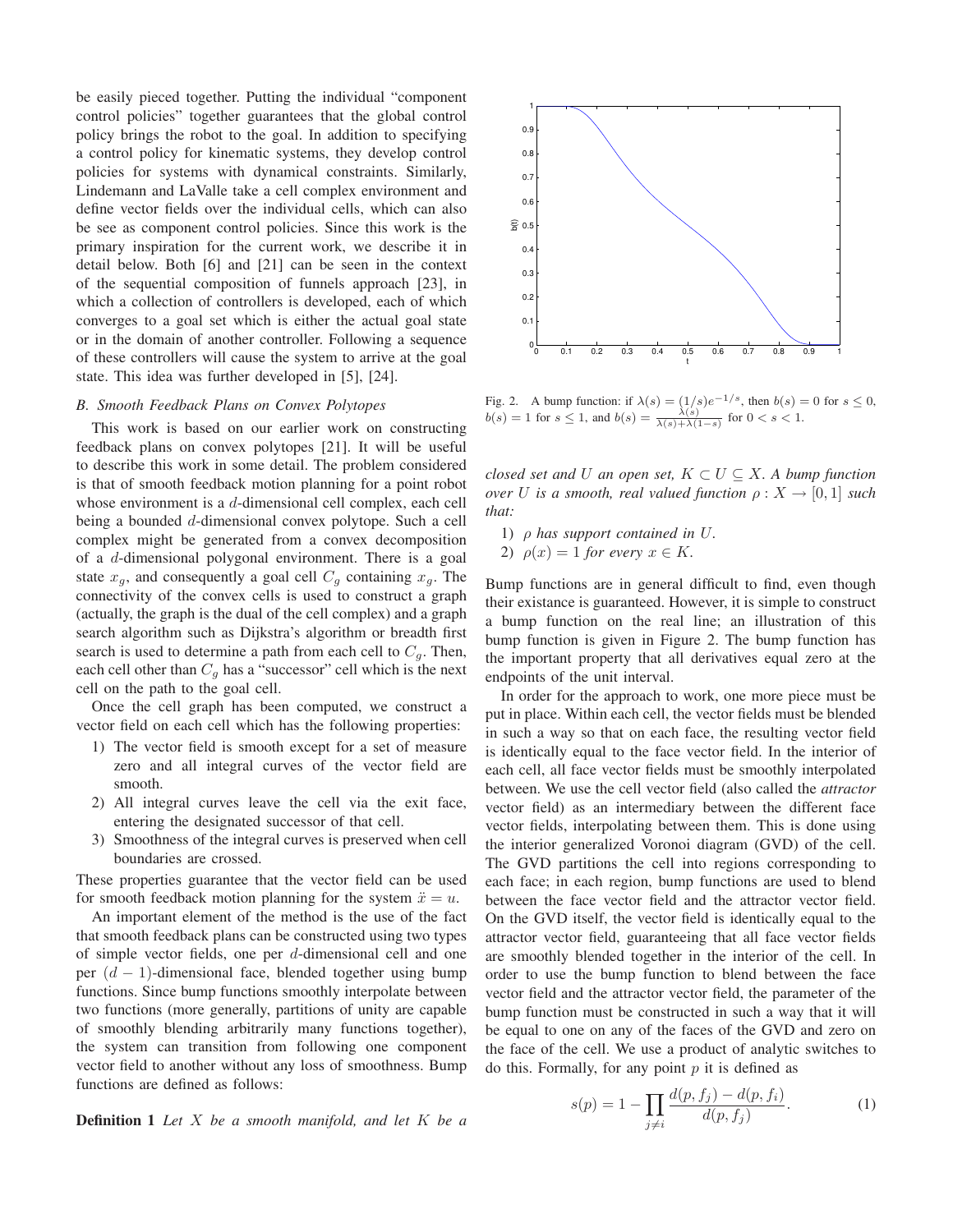

Fig. 3. A smooth feedback plan in a two-dimensional environment.

in which  $\{f_i\}_{1}^{n}$  are the faces of the GVD and  $d(p, f_i)$  is the distance from  $p$  to face  $f_i$ . This function is smooth (except at the vertices of the cell), and has the desired property of being identically equal to one on the exit face and zero on all other boundaries.

Since the bump function smoothly blends the face and attractor vector fields together, a vector field is obtained which is smooth over the entire cell. With small modifications, the above approach can be used in the goal cell as well. Piecing the individual cells together results in a vector field which is smooth over the entire free space. Normalize the vector field at every point, the global vector field  $V(p)$  is defined as  $V(p) = \text{norm}(b(p)V_f(p) + (1 - b(p))V_a(p))$ , in which  $V_f$  is the face vector field for that point,  $V_a$  the attractor vector field,  $b(p) = b(s(p))$  is the bump function, and norm is the normalization function. An example of the trajectories produced by the method is given in Figure 3.

### III. CYLINDRICAL ALGEBRAIC DECOMPOSITION

Cylindrical algebraic decomposition was used to solve the piano movers' problem first by Schwartz and Sharir [1]. They used the Collins decomposition [25] to partition the configuration space into free and obstacle cells and demonstrated how to find a path from a point in one free cell to a point in any other connected free cell. Cylindrical algebraic decomposition (abbreviated CAD) is extremely powerful; in fact, it can be used to solve the first-order theory of the reals [26]. Given this, it is not surprising that it can solve the generalized piano movers' problem as well.

A *cylindrical algebraic decomposition* (CAD) of  $\mathbb{R}^n$  is defined in the following inductive way (see [27] for a more formal definition):

## **Definition 2**

- 1) A cylindrical algebraic cell  $C_1$  *in dimension one is either an interval* (a, b) *or a point* a*.*
- 2) A cell  $C_n$  *in dimension n has one of the two forms: it is either the set of pairs*  $\{(x, y) : x \in C_{n-1}, f(x) < y < \emptyset\}$  $g(x)$ *} or the set of pairs*  $\{(x, y) : x \in C_{n-1}, y = f(x)\}$ *, in which*  $f, g : \mathbb{R}^{n-1} \to \mathbb{R}$ *.*

The cells' cylindrical structure is apparent from the definition. For a set of polynomials  $P$  taken from the set  $\mathbb{Q}[x_1, \ldots, x_n]$  (polynomials over the field of rational numbers  $Q$ ), a CAD adapted to  $P$  is one in which each cell in the decomposition is sign-invariant under  $P$ . The number of cells in the decomposition is doubly exponential in the dimension of the space [25].

In addition to proposing the decomposition, Collins gave an algorithm to compute it. This algorithm (which we will refer to as the CAD algorithm) has two phases. In the first phase, the polynomials of  $P$  are projected down one dimension at a time, using the canonical projection. Once the polynomials have been projected into  $\mathbb{R}^1$ , the critical points are located; these points, and the corresponding open intervals, become the cells of  $\mathcal{L}_1$ . Then in the second phase, the cells of  $\mathcal{L}_1$  are lifted into  $\mathbb{R}^2$ , becoming cylinders partitioned based on the critical points of the polynomials which are now in  $\mathbb{Q}[x_1, x_2]$ . This is repeated, each time lifting up and partitioning the resulting cylinders, until  $\mathbb{R}^n$  is reached. At that point, a sign-invariant partition of  $\mathbb{R}^n$  has been obtained. As noted in [1], [27], the unbounded cells can be treated as the others by considering the set of polynomials to include  $x_i = \pm \infty$ , for  $i = 1, \ldots, n$ . More details can be found in [11], [26], [27]. A (very) simple illustration can be seen in Figure 4.

Schwartz and Sharir show how to use the CAD algorithm to solve the generalized piano movers' problem. If the collision constraints on the robot are semi-algebraic in the configuration space, then each cell in the resulting CAD of the configuration space is either completely in collision or completely collisionfree. If a graph representing the connectivity of the CAD cells is constructed, then it can be searched to find a collision-free cell path from the cell containing the initial state to the one containing the goal state, if one exists. The only remaining step is to specify a continuous path from the initial to the goal state which goes from cell to cell in the solution cell path without entering any other cells. Schwartz and Sharir show how this can be done. Note that using the standard convention that the free configuration space is open, the robot is guaranteed to move from one full-dimensional cell to another, through a connecting cell of one dimension lower. Hence only these cells need to be considered to determine connectivity. In order to determine the connectivity relations efficiently, Schwartz and Sharir make a stronger assumption on the set of polynomials  $P$  than is required for the basic CAD algorithm. The assumption of "well-basedness" eliminates local pathology, but local connectivity can still be quite complicated. See [1] for more details.

#### IV. SMOOTH FEEDBACK PLANS ON CYLINDRICAL CELLS

Now we will proceed to describe our algorithm for generating smooth feedback plans over CADs. We will construct smooth feedback over individual cells and then guarantee that smoothness is preserved across boundaries crossed by the resulting integral curves. We assume that the input to our algorithm is the entire cylindrical algebraic decomposition, consisting of all cells of level  $n$  and their corresponding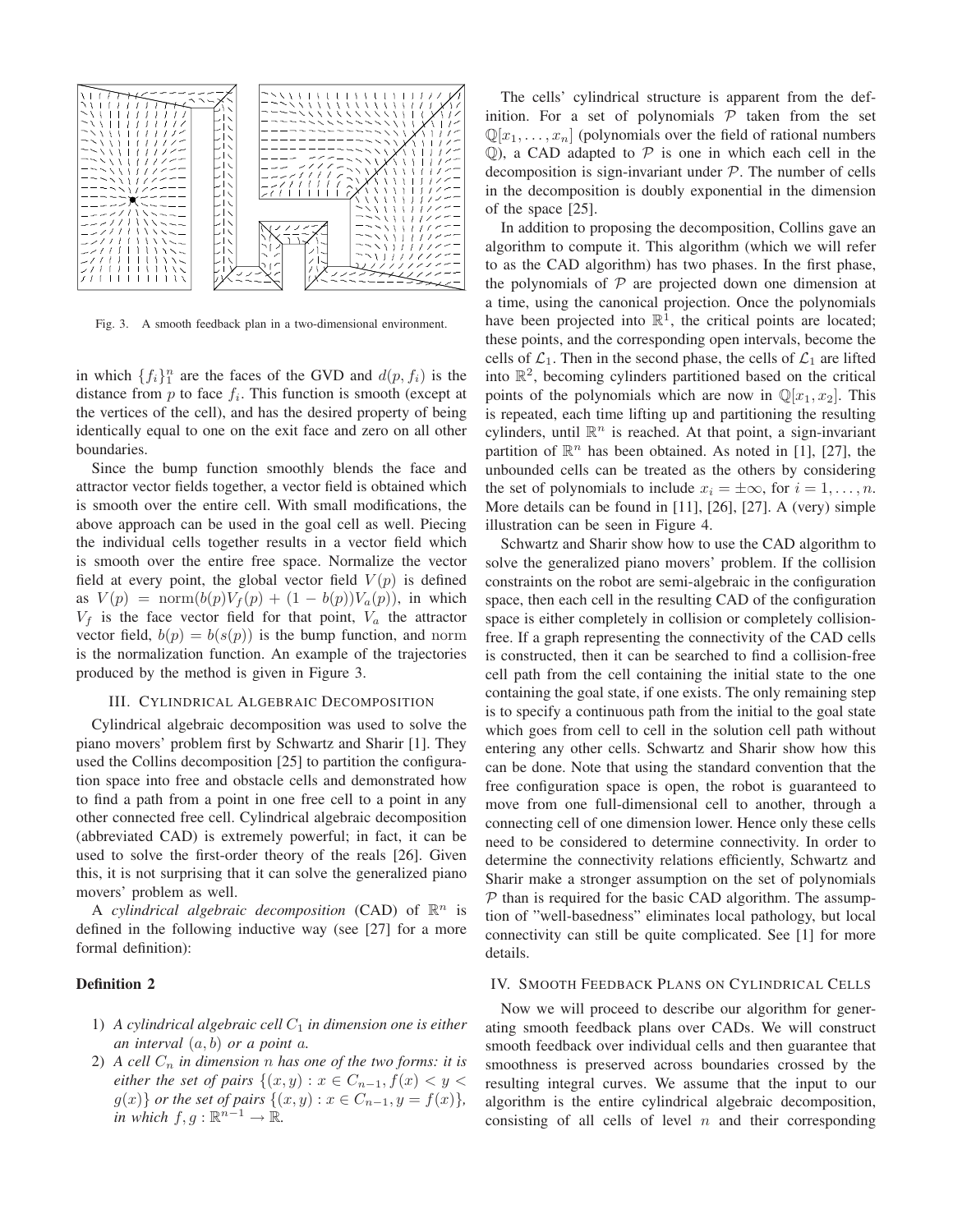

Fig. 4. The polynomials corresponding to the obstacles from Figure 1, and the steps of the CAD algorithm.

algebraic descriptions, and a connectivity graph corresponding to the connectivity of the  $n$ -dimensional cells in the decomposition. In the construction of a CAD, it is possible to generate a point in each cell; these are called *algebraic points*, and we assume that we are given these as well (note that it is trivial to compute algebraic points given the full algebraic descriptions of each cell). The connectivity graph can be searched to determine the cell path to the goal cell from any cell in the connected component of the goal; this determines the successor of each cell. We will construct a vector field over the closure of each cell such that all integral curves are guaranteed to reach the face between the cell and its successor, without reaching any other face. We require all integral curves to be smooth, and smoothness must be preserved across the faces separating a cell from its successor. We will discuss our algorithm in terms of an *n*-dimensional cell  $C$  (and its closure  $\overline{C}$ ) and its successor S, both full-dimensional cells of level n. There is an  $(n-1)$ -dimensional face  $F<sub>S</sub>$  which connects them.

We know that  $C$  is bounded by upper and lower bounding polynomials in each dimension; let  $u_i$  and  $l_i$  be these polynomials in dimension  $i$ . It is intuitive that  $C$  should have as many faces as bounding polynomials, but this is not actually true. This is the case because when adjacent cells in  $i$  dimensions are lifted into  $\mathbb{R}^{i+1}$ , a full-dimensional cell of level  $i + 1$ 

can have multiple neighboring cells in the adjacent cylinder (arbitrarily many, in fact). On the other end of the spectrum, a cell may have no faces corresponding to a particular dimension because of certain polynomial intersections. Denote by  $\bar{F}_i^+$ the union of all upper bounding faces of  $C$  corresponding to dimension *i*, and by  $\overline{F}_i^-$  the union of all lower bounding faces of C corresponding to dimension *i*. Note that  $\overline{F}_i^+$  corresponds to  $u_i = 0$  and  $\overline{F}_i^-$  corresponds to  $l_i = 0$ . Then if  $F_S$  is an upper face corresponding to dimension  $i$ , for example, we have that  $F_S \subseteq \overline{F}_i^+$ , but it can be the case that  $F_S$  is a "window" in  $\bar{F}_i^+$ . We know that the bounding polynomials of  $F<sub>S</sub>$  always correspond to the bounding polynomials of either  $C$  or  $S$ ; windows are formed when they correspond to the bounding polynomials of  $S$  rather than those of  $C$ . If they all corresponded to the bounding polynomials of  $C$ , then we have  $F_S = \overline{F}_i^+$  and no window would exist.

We will construct a vector field over  $\overline{C}$  similar to our approach in [21]. We will define appropriate smooth distance functions representing the distance to each face of the cell, as well as face vector fields for each face and an attractor vector field for the cell. Face vector fields are easily defined; any face  $F \subseteq \overline{F}_i^+$  will be assigned a vector field of  $-\frac{\partial}{\partial x_i}$  and any face  $F \subseteq \overline{F}_i^-$  will be assigned a vector field of  $+\frac{\delta}{\partial x_i}$ . This is the case except for  $F_S$ ; for any  $x \in F_S$ , the face vector field  $V_f$ is defined as

$$
V_f(x) = \begin{cases} +\frac{\partial}{\partial x_i} & \text{if } F_S \subseteq \bar{F}_i^+ \\ -\frac{\partial}{\partial x_i} & \text{if } F_S \subseteq \bar{F}_i^- \end{cases}
$$

These face vector fields guarantee that the integral curves will not cross any face except the exit face, where they cross from  $C$  to its successor,  $S$ .

Recall that through the construction of the CAD, algebraic points have been computed which lie in the interior of each cell. Denote the algebraic point in  $F<sub>S</sub>$  as  $p<sub>a</sub>$ . Also, define *relative height* as follows: for any point  $x = (x_1, \ldots, x_n) \in \overline{C}$ and dimension *i*, define  $h_i : \overline{C} \to [0,1]$  as

$$
h_i(x) = \frac{x_i - l_i(x)}{u_i(x) - l_i(x)}.
$$
 (2)

This is a smooth mapping, since both the upper and lower bounding polynomials are smooth. For the sake of completeness, we can arbitrarily define  $h_i(x)$  to be zero if  $u_i(x) = l_i(x)$ ; this can only occur when faces corresponding to certain dimensions are missing, and will not affect our algorithm at all, because these faces will always be less than  $(n - 1)$ -dimensional and are consequently irrelevant to fulldimensional cell connectivity. We define the relative coordinates of x as  $h(x) = (h_1(x), \ldots, h_n(x)) \in [0,1]^n$ . Then, we can intuitively define the attractor vector field  $V_a$  as that which induces a straight line path toward  $p_a$ , when considered in relative coordinates. Formally, this can be computed using the Jacobian of  $h$ , which is guaranteed to have full rank since  $h$  is a diffeomorphism on  $C: V_a(x) := (Jh(x))^{-1}(h(p_a) - h(x)).$ 

Now, all we need is to define acceptable distance functions to each face. Then, we can blend the component vector fields together as in the polygonal case, and we will show that the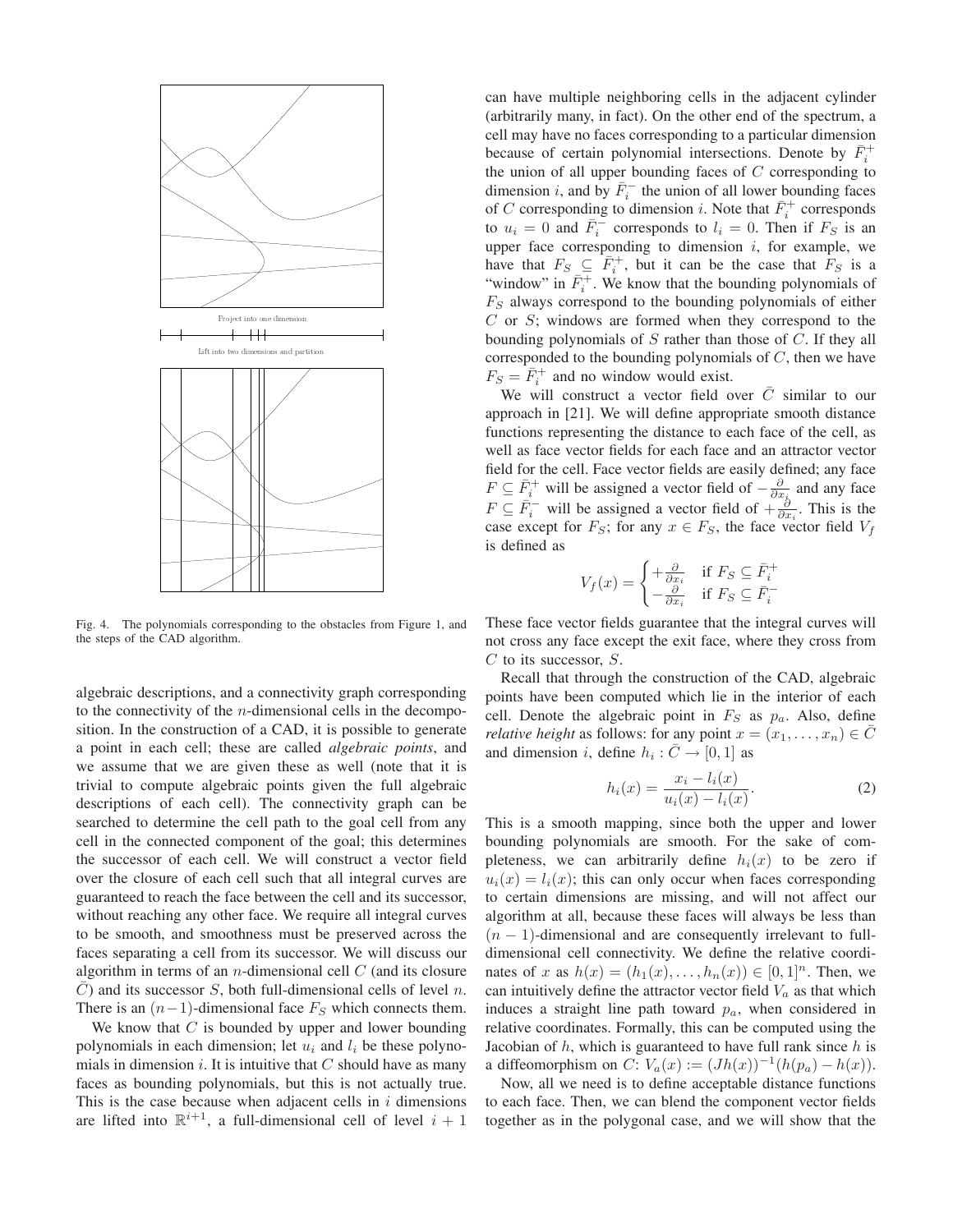integral curves of the resulting vector field always reach the goal. The distance function is easy to define, using the relative height functions. Define the scaled perpendicular distance function  $d_{\perp}$  as follows:

$$
d_{\perp}(x,F) = \begin{cases} \frac{1-h_i(x)}{1-h_i(p_a)} & \text{if } F \subseteq \bar{F}_i^+\\ \frac{h_i(x)}{h_i(p_a)} & \text{if } F \subseteq \bar{F}_i^- \end{cases}
$$
 (3)

As required, the distance function equals zero on the face itself and is greater than zero elsewhere inside the cell. Note that it multiple faces which correspond to the same bounding polynomial will have the same distance; this is acceptable, because such faces will have the same face vector field. This holds except for all faces except the face  $\bar{F}_i^{\pm}$  such that  $F_S \subseteq \overline{F}_i^{\pm}$  (we use the notation  $\overline{F}_i^{\pm}$  to indicate that it can be either the upper or lower bounding face corresponding to dimension  $i$ ). We will need to define another distance function to use to distinguish  $F_S$  from the remainder of  $\bar{F}_i^{\pm}$ , to use when the point x is in the region of the cell closest to  $\bar{F}_i^{\pm}$ .

Understanding cell connectivity is important for computing the distance to  $F<sub>S</sub>$ , because  $F<sub>S</sub>$  can be a window in the larger face  $\overline{F}_i^{\pm}$ , as discussed above. It is useful to note that if  $F_S \subseteq \overline{F}_i^{\pm}$ , then both C and S were lifted from the same full-dimensional cell in  $L_{i-1}$ . This means that the "parents" of C and S in  $L_i$  were adjacent cells in the same cylinder, separated by an  $(i - 1)$ -dimensional face. The parent cells shared a complete face at that level; lifting the cells into higher dimensions may have restricted the area of the face which they share until only a window remains.

Keeping in mind that each successive lifted dimension adds constraints which restrict the shared face between  $C$  and  $S$ , consider some point  $x \in \overline{F}_i^{\pm}$ . It is simple to verify whether or not x lies in  $F<sub>S</sub>$  (simply check to see if it satisfies the constraints of the bounding polynomials of  $F<sub>S</sub>$ ). In addition to this, we need a smooth function defined over all of  $\bar{F}_i^{\pm}$ that can serve as a distance function, indicating how far  $x$  is from  $F_S$  even if  $x \notin F_S$ . One option which seems obvious but which is incorrect would be to compute the distance to each of the bounding polynomials of  $F<sub>S</sub>$  which is unsatisfied, smooth them using a bump function if necessary, and add them together. This is incorrect because the bounding polynomials of  $F<sub>S</sub>$  are not necessarily well-defined for any point  $x \in$  $\bar{F}_i^{\pm}$ . The bounding polynomials  $u_2^F$  and  $l_2^F$  are not welldefined unless  $u_1^F$  and  $u_1^F$  are satisfied. Similarly, the bounding polynomials  $u_j^F$  and  $l_j^F$  are not guaranteed to be well-defined unless  $u_k^F$  and  $\hat{l}_k^F$  are satisfied, for all  $k \in i+1, \ldots, j-1$ ; this happens when the bounding polynomials of  $F<sub>S</sub>$  coincide with those of  $S$  rather than those of  $C$ . Consequently, our distance function will only depend on  $u_j^F$  and  $l_j^F$  if all lower bounding polynomials are satisfied.

We will construct a function which is uniformly equal to one outside  $F_S$ , uniformly zero on some subset of  $F'_S$ , smoothly transitioning between the two on  $F_S \setminus F'_S$ . We need to make several definitions in order to construct this function. First, define  $z_j^+(x)$  and  $z_j^-(x)$  as the zeros of  $u_j^F$  and  $l_j^F$  that correspond to x: namely,  $z_j^+(x)$  and  $z_j^-(x)$  are identical to x in all coordinates except for coordinate  $i$ , which is chosen so that  $u_j^F(z_j^+(x)) = l_j^F(z_j^-(x)) = 0$ . Then, for some  $\alpha \in (0, 1)$ define the *satisfaction function*  $w_j : \overline{F}_i^{\pm} \to [0,1]$  as

$$
w_j(x) = b\left(\frac{1}{\alpha} \left(\frac{|h(x) - h(p_a)|}{|h(z_j^+(x)) - h(p_a)|} - (1 - \alpha)\right)\right) + b\left(\frac{1}{\alpha} \left(\frac{|h(x) - h(p_a)|}{|h(z_j^-(x)) - h(p_a)|} - (1 - \alpha)\right)\right).
$$
 (4)

Then define the distance function  $\hat{d}_i$  as follows:

$$
\hat{d}_{i+1}(x) = w_{i+1}(x)
$$
\n
$$
\vdots
$$
\n
$$
\hat{d}_j(x) = \hat{d}_{j-1}(x) + (1 - \hat{d}_{j-1})w_j(x)
$$
\n(5)

The satisfaction function  $w_j$  considers the bounding polynomials corresponding to dimension  $j$  and is identically one for points above the upper bounding polynomial or below the lower bounding polynomial in that dimension. It equals zero for any  $x$  such that the difference in relative height from x to  $p_a$  (in direction  $x_j$ ) is less than  $(1 - \alpha)$  times the difference in relative height from  $p_a$  to the boundary of  $F_S$ , again in direction  $x_j$ . These can be used to construct the final distance function  $\hat{d}_n$ , which for any point  $x \in \bar{F}_i^{\pm}$  indicates the "distance" from that point to  $F<sub>S</sub>$ , and does so smoothly. The important results are summarized in the proposition below:

#### **Proposition 1** *The following properties hold:*

- 1) For all  $j$ ,  $\hat{d}_j$  is well-defined.
- 2) The function  $\hat{d}_n$  is smooth, identically equal to one on  $\hat{F}_{i}^{\pm} \backslash F_S$ , and identically equal to zero on an open subset *of*  $F_s$ .

*Proof:* We prove the first property by induction. As we have already indicated,  $w_i(x)$  is only guaranteed to be welldefined if the polynomial constraints  $l_k^F$  and  $u_k^F$  are satisfied for all  $k \in i+1, \ldots, j-1$ . For  $1 \leq k \leq i$ , the constraints are always satisfied because the cells  $C$  and  $S$  are in the same cylinder in the projection into  $\mathbb{R}^i$ . Therefore, we know that the base case  $d_{i+1}$  is well-defined. Now assume that  $d_i$  is well-defined and consider  $\hat{d}_{j+1}$ . The function  $\hat{d}_{j+1}$  will be well-defined if  $\hat{d}_j = 1$  for any point x such that  $w_{j+1}$  is not well-defined (since the term containing  $w_{j+1}$  will then vanish). But this fact is apparent from the definition of  $\hat{d}_i$ ; if some constraint  $l_k^F$  or  $u_k^F$  is not satisfied, then we have  $\hat{d}_l = 1$ for all  $k \leq l \leq j$ . Therefore  $\hat{d}_j = 1$  over any point where  $w_{j+1}$  is not well-defined, and so  $d_{j+1}$  is well-defined over all of  $\bar{F}_i^{\pm}$ .

For the second property, the above proof also yields the fact that  $\hat{d}_n$  is identically equal to zero on  $\hat{F}_i^{\pm} \setminus F_S$ . It is also readily apparent that if all polynomial constraints are satisfied by a factor of  $(1 - \alpha)$ , then we have  $d_n = 0$ . So we simply need to verify that  $d_n$  is smooth. It is constructed using smooth functions, so all we need to verify is that the derivatives exist on the constraint polynomials, which is the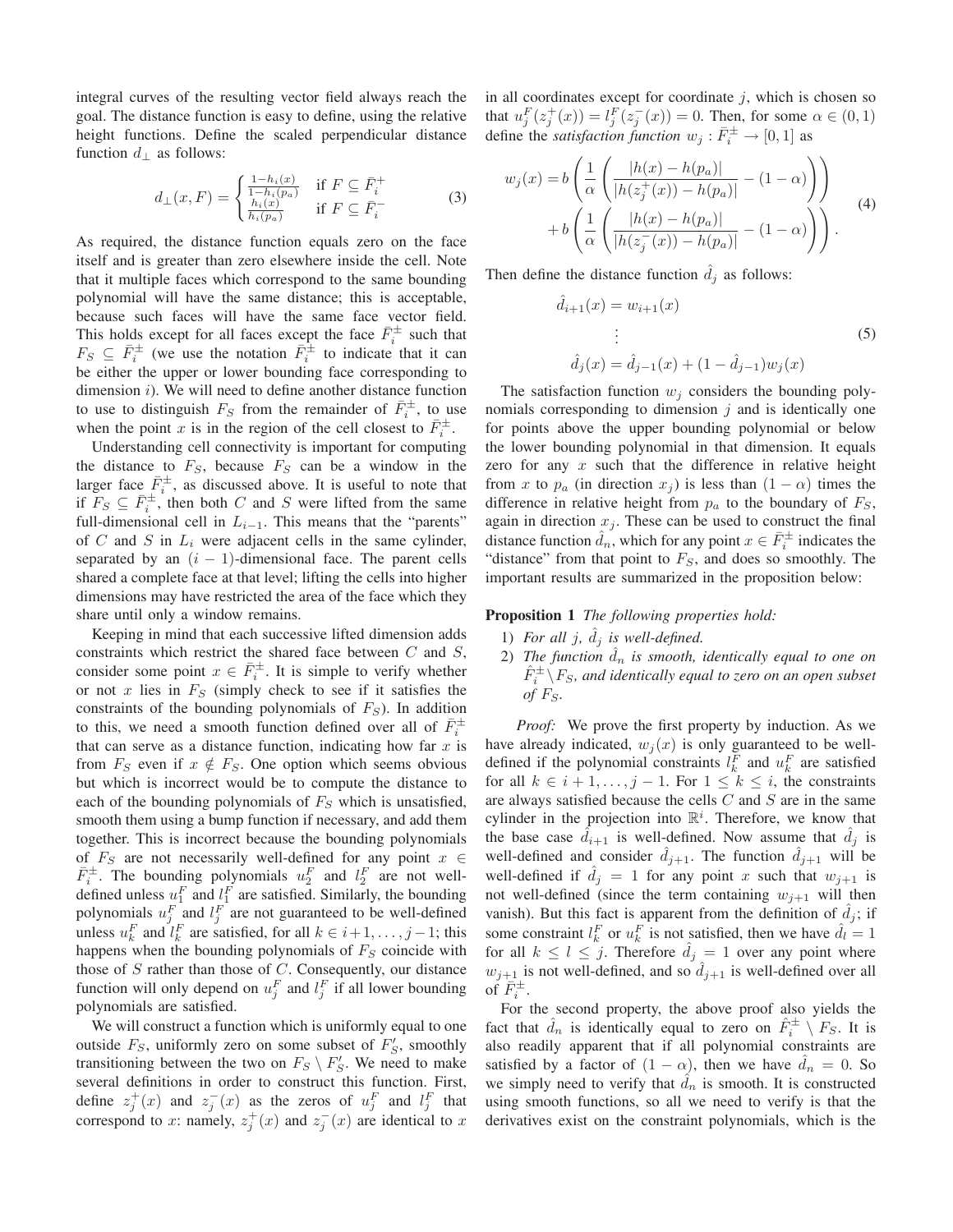boundary where the satisfaction functions become ill-defined. This can be argued inductively, as above. The base case,  $\ddot{d}_{i+1}$ , is clearly smooth. Now assume that  $d_i$  is smooth. Just as guaranteeing that  $\hat{d}_j = 1$  wherever  $w_{j+1}$  is not well-defined is sufficient to make  $d_{j+1}$  well-defined, we use the property that all derivatives of the bump function  $b(s)$  are zero outside the unit interval. This implies that anywhere the function  $w_{j+1}$  is not well-defined, the derivatives of  $d_j$  all equal zero. Consequently, all derivatives of  $d_{i+1}$  exist and are well-defined over  $\hat{F}_i^{\pm}$ , and the function  $\hat{d}_n$  is smooth.

Г

Using these distance functions, for any point  $x \in C$  we can determine the face in whose region of influence it lies (i.e., which face it is "closest to"). There are three different cases. Assume as before that  $F_S \subseteq \overline{F}_i^{\pm}$ . First, for some face  $\overline{F}_j^{\pm}$ with  $j \neq i$ , we say that x lies in the region of influence of  $\bar{F}_j^{\pm}$  if  $d(x, \bar{F}_j^{\pm}) \leq d(x, \bar{F}_k^{\pm})$ , for all k. Second, we say that x lies in the region of influence of  $F_S$  if  $d(x, \bar{F}_i^{\pm}) \leq d(x, \bar{F}_k^{\pm})$ for all k and if  $\hat{d}_n(x) \leq 1 - \hat{d}_n(x)$ . Finally, x lies in the region of influence of  $\bar{F}_i^{\pm} \setminus F_S$  if  $\hat{d}_n(x) \leq 1 - \hat{d}_n(x)$  for all k and if  $1 - \hat{d}_n(x) \leq \hat{d}_n(x)$ .

The final step is to define a function for each face which interpolates between a value of zero on the face itself and a value of one on the boundaries of its region of attraction (loosely, the "faces" of the GVD). As in our previous work, we use a product of analytic switches. For any face  $\bar{F}_j^{\pm}$  with  $j \neq i$ , use the following:

$$
s(p) = \prod_{\bar{F} \neq \bar{F}_j^{\pm}} \frac{d_{\perp}(p, \bar{F}) - d_{\perp}(p, \bar{F}_j^{\pm})}{d_{\perp}(p, \bar{F})},
$$
(6)

in which  $\overline{F} \in \mathcal{F}$  are the faces of C. This function is smooth (except where faces meet), and has the desired property of being identically equal to one on the face of the cell and zero on the boundary of the region of influence. Then, using the shorthand  $b(p) = b(s(p))$ , we define the global vector field V at point p as  $V(p) = \text{norm}(b(p)V_f(p) + (1 - b(p))V_a(p))$ , in which  $V_f$  is the face vector field for the face in whose region of influence  $p$  lies,  $V_a$  the attractor vector field,  $b$  the bump function, and norm is the normalization function, so that V is a unit vector field.

We must also define the vector field on the goal cell so that the integral curves converge to the goal point  $x<sub>q</sub>$  inside the goal cell. All face vector fields point inward in this case; the attractor vector field is the vector that points from x to  $x_q$ , in relative coordinates. As before, this is defined as  $V_a(x) :=$  $(Jh(x))^{-1}(h(x_g) - h(x))$ . Similarly, the  $d_{\perp}$  function should be modified to consider coordinates relative to the goal point  $x_q$  rather than  $p_a$ .

## *A. Theoretical Results*

Now, we need to establish that the feedback plan associated with our constructed vector field has all the properties we require.

**Theorem 1** *The vector field* V *is smooth except for a set of measure zero and has smooth integral curves.*

*Proof:* Consider the functions used in the construction of V in a particular cell. The perpendicular distance function  $d_{\perp}$  is smooth since the bounding polynomials of the cell are smooth, and the satisfaction functions and distance functions  $d_i$  are likewise smooth. The parameter function s is smooth except on the  $(n-2)$  dimensional surfaces where faces meet, and the integral curves never go through these places. As we know, the bump functions are smooth. They guarantee smoothness across cell boundaries and between regions of influence within a cell because all derivatives equal zero there (this is easily verified). Hence V is smooth except on  $(n-2)$ dimensional sets, and the integral curves are all smooth.

# **Theorem 2** *The integral curves of* V *never lead to obstacle collision.*

*Proof:* This property is obvious from the construction of the vector field. In any collision free cell, the face vector field corresponding to an obstacle face will be inward pointing, because an obstacle face can never be the exit face. The vector field  $V$  is identically equal to the face vector field on the face itself, due to the bump function and its parameter function. Hence, the vector field always points away from obstacle faces and the integral curves never lead to collision.

#### **Theorem 3** *The integral curves of* V *converge to the goal.*

*Proof:* First, we show that for any non-goal cell C, all the integral curves of  $C$  reach the exit face  $F<sub>S</sub>$  and thus enter the successor cell S. Recall that the attractor vector field is defined as  $V_a(x) := (Jh(x))^{-1}(h(p_a) - h(x))$ , in which  $p_a$  is the algebraic point in the exit face  $F<sub>S</sub>$ . Hence following the integral curves of this vector field will cause the relative coordinates to converge to those of  $p_a$ : namely,  $h_i(x) \rightarrow h_i(p_a), 1 \leq j \leq n$ . The face vector fields corresponding to all  $\overline{F}_j^{\pm}$ ,  $j \neq i$  also cause the relative coordinates to converge. The only exception is  $h_i$ , which has to be considered separately because the vector field corresponding to  $\bar{F}_i^{\pm} \backslash F_S$  points away from  $p_a$ . Consider all dimensions except dimension  $i$ . We know that the relative coordinates will converge to a neighborhood of those of  $p_a$  in some finite time  $T$  (again, not considering dimension i). This implies that for a suitably chosen neighborhood, the region of influence of  $\overline{F}_i^{\pm} \setminus F_S$  cannot be entered after time T, because it lies entirely outside this neighborhood. Consequently, we can guarantee the convergence of  $h_i$  after time T, and all relative coordinates are guaranteed to converge. Once within a neighborhood of  $p_a$  (in relative coordinates) in all dimensions, it is simple to observe that the integral curves reach the exit face  $F<sub>S</sub>$  in finite time, since the face vector field of  $F<sub>S</sub>$  is outward-pointing.

The case of the goal cell is similar. In this case, the attractor vector field and face vector fields all cause the relative coordinates to converge to those of the goal point. Therefore, for any neighborhood of the goal point, the integral curves will converge in finite time. Since the integral curves of V reach the exit face of any cell in finite time, and reach the goal point from any face of the goal cell in finite time, we